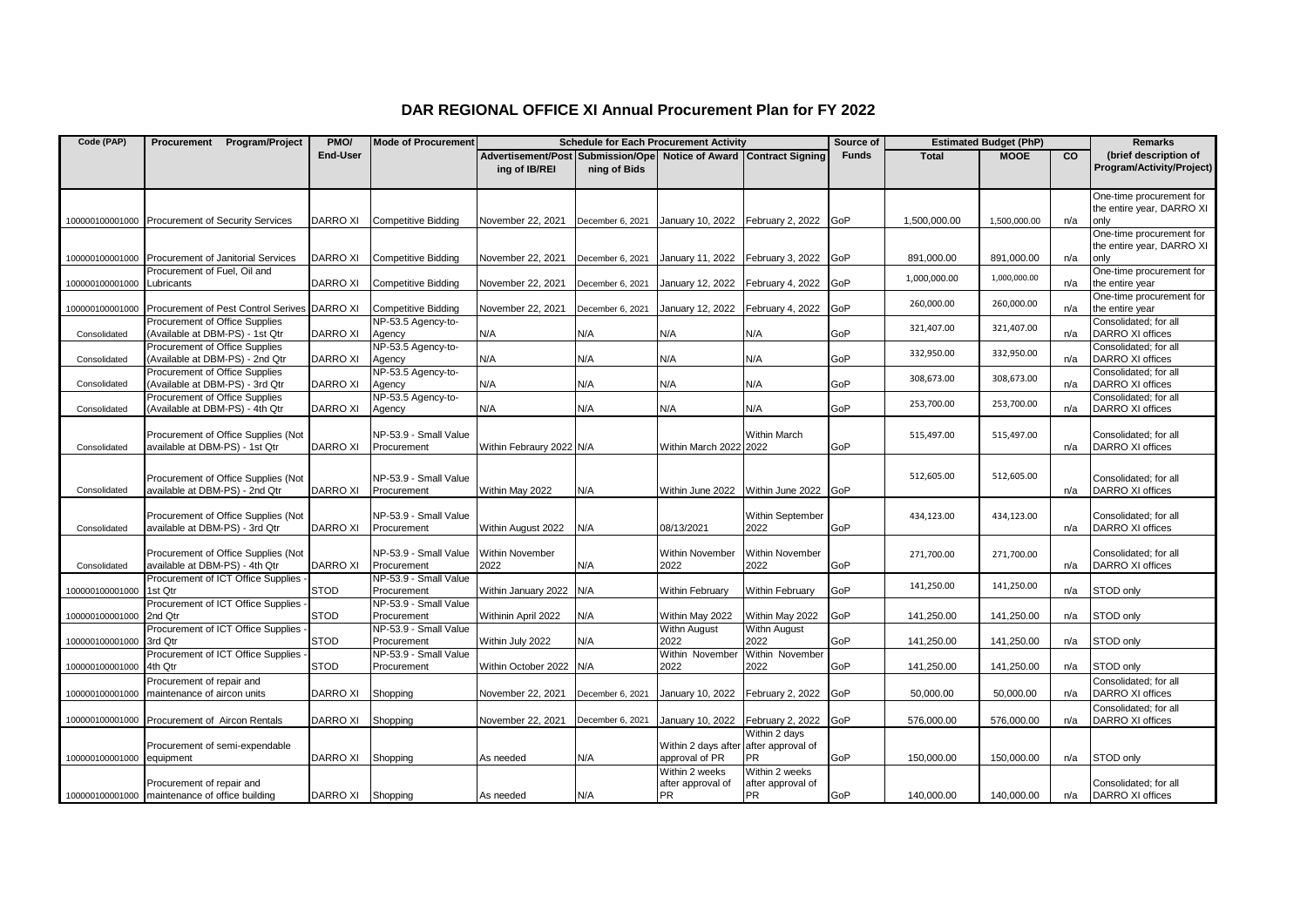| 100000100001000 | Procurement of repair and<br>maintenance of motor vehicles                                     | DARRO XI               | Shopping                                        | As needed                    | N/A | Within 1 week<br>after approval of<br>PR      | Within 1 week<br>after approval of<br>PR        | GoP | 1,000,000.00 | 1,000,000.00 | n/a | For 10 units of motor<br>vehicles at DARRO XI                                                               |
|-----------------|------------------------------------------------------------------------------------------------|------------------------|-------------------------------------------------|------------------------------|-----|-----------------------------------------------|-------------------------------------------------|-----|--------------|--------------|-----|-------------------------------------------------------------------------------------------------------------|
|                 | Procurement of meals and snacks                                                                |                        | NP-53.10 Lease of<br>Real Property and          |                              |     | 2 weeks before                                | 2 weeks before                                  |     |              |              |     |                                                                                                             |
| 100000100001000 | for SPAR/PRISM Activities                                                                      | <b>STOD</b>            | Venue                                           | As needed                    | N/A | start of activity                             | start of activity                               | GoP | 50,000.00    | 50,000.00    | n/a | STOD only                                                                                                   |
| 100000100001000 | Procurement of meals and snacks<br>for PS Analysis                                             | <b>STOD</b>            | NP-53.10 Lease of<br>Real Property and<br>Venue | As needed                    | N/A | 2 weeks before<br>start of activity           | 2 weeks before<br>start of activity             | GoP | 26,400.00    | 26,400.00    | n/a | STOD only                                                                                                   |
|                 | Procurement of meals and snacks<br>for Quarterly Meetings of Budget and                        |                        | NP-53.10 Lease of<br>Real Property and          |                              |     | 2 weeks before                                | 2 weeks before                                  |     |              |              |     |                                                                                                             |
| 100000100001000 | Acctg.                                                                                         | <b>STOD</b>            | Venue                                           | As needed                    | N/A | start of activity                             | start of activity                               | GoP | 30,800.00    | 30,800.00    | n/a | STOD only                                                                                                   |
| 100000100001000 | Procurement of meals and snacks<br>for Ebudget/Eaccounting Workshop                            | <b>STOD</b>            | NP-53.10 Lease of<br>Real Property and<br>Venue | As needed                    | N/A | 2 weeks before<br>start of activity           | 2 weeks before<br>start of activity             | GoP | 61,600.00    | 61,600.00    | n/a | STOD only                                                                                                   |
| 100000100001000 | Procurement of meals and snacks<br>for ISO related Activities                                  | <b>STOD</b>            | NP-53.10 Lease of<br>Real Property and<br>Venue | As needed                    | N/A | 2 weeks before<br>start of activity           | 2 weeks before<br>start of activity             | GoP | 200,000.00   | 200,000.00   | n/a | STOD only                                                                                                   |
| 100000100001000 | Procurement of meals and snacks<br>for GAD related Meetings (GAD<br>focal point system)        | <b>STOD</b>            | NP-53.10 Lease of<br>Real Property and<br>Venue | As needed                    | N/A | 2 weeks before<br>start of activity           | 2 weeks before<br>start of activity             | GoP | 30,000.00    | 30,000.00    | n/a | STOD only                                                                                                   |
| 100000100001000 | Procurement of meals and snacks<br>for GAD related Activities                                  | <b>STOD</b>            | NP-53.10 Lease of<br>Real Property and<br>Venue | As needed                    | N/A | 2 weeks before<br>start of activity           | 2 weeks before<br>start of activity             | GoP | 115,700.00   | 115,700.00   | n/a | STOD only                                                                                                   |
|                 | Procurement of repair and<br>maintenance of office furniture and                               |                        |                                                 |                              |     | Within 1 week<br>after approval of<br>PR.     | Within 1 week<br>after approval of<br><b>PR</b> |     |              |              |     | Consolidated; for all                                                                                       |
| 100000100001000 | fixtures                                                                                       | <b>DARRO XI</b>        | Shopping                                        | As needed                    | N/A |                                               |                                                 | GoP | 50,000.00    | 50,000.00    | n/a | DARRO XI offices                                                                                            |
| 100000100001000 | Procurement of meals and snacks<br>for STO related meetings                                    | <b>STOD</b>            | Shopping                                        | As needed                    | N/A | 2 weeks before<br>start of activity           | weeks before<br>start of activity               | GoP | 120,000.00   | 120,000.00   | n/a | Twice in a quarter                                                                                          |
|                 | Procurement of meals and snacks<br>for Planning Officers' Quarterly<br>Meeting and Enhancement | <b>STOD</b>            | Shopping                                        | 3rd week of May &<br>Nov     | N/A | 2 weeks before<br>start of activity           | 2 weeks before<br>start of activity             | GoP | 118,000.00   | 118,000.00   |     | Quarterly                                                                                                   |
| 100000100001000 | Procurement of meals and                                                                       |                        | NP-53.10 Lease of                               |                              |     |                                               |                                                 |     |              |              | n/a | Includes provincial                                                                                         |
| 100000100001000 | accommodations for ITeASY<br><b>Feedback Session</b>                                           | <b>DARRO XI</b>        | Real Property and<br>√enue                      | 2nd week of<br>February 2022 | N/A | 2 weeks before<br>start of activity           | 2 weeks before<br>start of activity             | GoP | 58,000.00    | 58,000.00    | n/a | participants (PLEs and<br>RIM <sub>s</sub> )                                                                |
| 100000100001000 | Procurement of meals and snacks<br>for COA Entry/Exit Conference                               | <b>STOD</b>            | Shopping                                        | As needed                    | N/A | 1 week before the<br>activity                 | week before the<br>activity                     | GoP | 25,000.00    | 25,000.00    | n/a | One meeting/quarter (1st<br>and 3rd quarter only)                                                           |
| 100000100001000 | Procurement of meals and snacks<br>for ExCom meetings hosted by<br><b>DARRO XI</b>             | <b>DAR XI</b><br>Excom | Shopping                                        | 2nd week of July &<br>Dec    | N/A | 2nd week of July & 2nd week of July<br>Dec    | & Dec                                           | GoP | 92,000.00    | 92,000.00    | n/a | Hosting of ExCom<br>meetings is shared among<br>DARRO XI and the 6<br>PAROs; DARRO to host<br>twice in 2021 |
| 100000100001000 | Procurement of meals and snacks<br>for ManCom meetings                                         | <b>DARRO XI</b>        | Shopping                                        | As needed                    | N/A | 1 week before the<br>activity                 | 1 week before the<br>activity                   | GoP | 101,000.00   | 101,000.00   | n/a | Cost-sharing among all<br>DARRO XI divisions                                                                |
| 100000100001000 | Procurement of meals and snacks<br>for RBAC and TWG meetings                                   | <b>DARRO XI</b>        | Shopping                                        | As needed                    | N/A | At least 3 days<br>before the meeting         | At least 3 days<br>before the<br>meeting        | GoP | 90,000.00    | 90,000.00    | n/a | One meeting/quarter                                                                                         |
| 100000100001000 | Procurement of meals and snacks<br>for RD's Emergency Meetings                                 | <b>STOD</b>            | Shopping                                        | As needed                    | N/A | At least 3 days<br>before the meeting         | At least 3 days<br>before the<br>meeting        | GoP | 120,000.00   | 120,000.00   | n/a | At least one meeting per<br>quarter                                                                         |
|                 | Procurement of meals and snacks<br>100000100001000 for RD's Meeting with other Regions STOD    |                        | Shopping                                        | As needed                    | N/A | At least 3 days<br>before the meeting meeting | At least 3 days<br>before the                   | GoP | 84,000.00    | 84,000.00    | n/a | At least one meeting per<br>quarter                                                                         |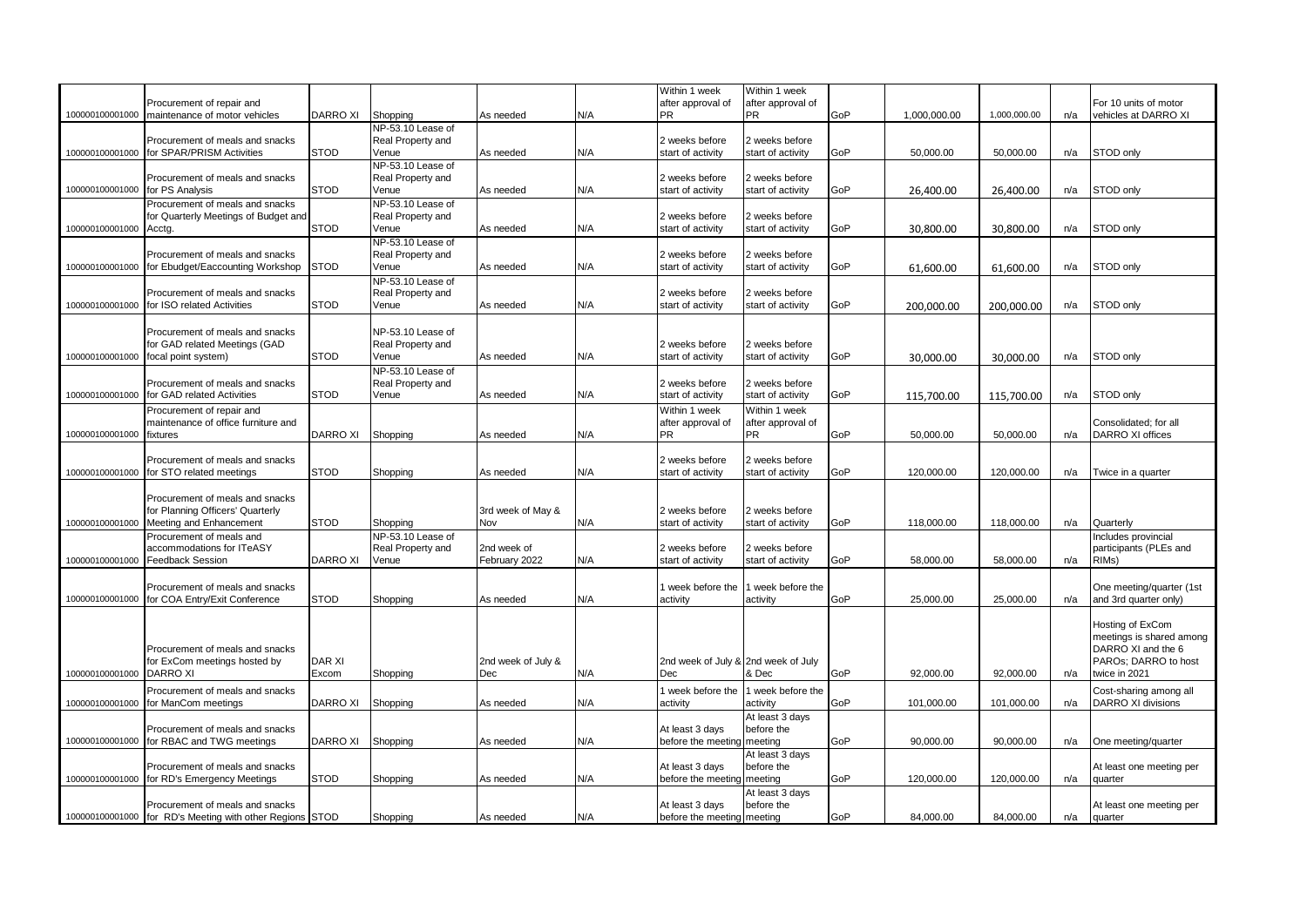|                 | Procurement of meals and snacks<br>for RD's Meeting with other Line  |                 |          |                    |     | At least 3 days          | At least 3 days<br>before the       |     |            |            |     | At least one meeting per                            |
|-----------------|----------------------------------------------------------------------|-----------------|----------|--------------------|-----|--------------------------|-------------------------------------|-----|------------|------------|-----|-----------------------------------------------------|
| 100000100001000 | Agencies                                                             | STOD            | Shopping | As needed          | N/A | before the meeting       | meeting                             | GoP | 88,000.00  | 88,000.00  | n/a | quarter                                             |
|                 |                                                                      |                 |          |                    |     |                          | At least 3 days                     |     |            |            |     |                                                     |
|                 | Procurement of meals and snacks                                      |                 |          |                    |     | At least 3 days          | before the                          |     |            |            |     | At least one meeting per                            |
| 100000100001000 | for Personnel Officer's Meeting                                      | STOD            | Shopping | As needed          | N/A | before the meeting       | meeting                             | GoP | 20,000.00  | 20,000.00  | n/a | quarter                                             |
|                 | Procurement of meals and snacks                                      |                 |          |                    |     | At least 3 days          | At least 3 days<br>before the       |     |            |            |     | At least one meeting per                            |
| 100000100001000 | Information Officer's Meeting<br>for                                 | <b>STOD</b>     | Shopping | As needed          | N/A | before the meeting       | meeting                             | GoP | 20.000.00  | 20,000.00  | n/a | quarter                                             |
|                 |                                                                      |                 |          |                    |     |                          | At least 3 days                     |     |            |            |     |                                                     |
|                 | Procurement of meals and snacks                                      |                 |          |                    |     | At least 3 days          | before the                          |     |            |            |     | At least one meeting per                            |
| 100000100001000 | for Records Officer's Meeting                                        | <b>STOD</b>     | Shopping | As needed          | N/A | before the meeting       | meeting                             | GoP | 20,000.00  | 20,000.00  | n/a | quarter                                             |
|                 |                                                                      |                 |          |                    |     |                          |                                     |     |            |            |     |                                                     |
| 100000100001000 | Procurement of meals and snacks<br>for DARRO XI Midyear Assessment   | DARRO XI        | Shopping | Last week of June  | N/A | 2nd week of July<br>2020 | 2nd week of July<br>2020            | GoP | 25,000.00  | 25,000.00  | n/a | Cost-sharing among all<br><b>DARRO XI divisions</b> |
|                 |                                                                      |                 |          |                    |     |                          |                                     |     |            |            |     |                                                     |
|                 | Procurement of meals and snacks                                      |                 |          |                    |     | 2nd week of Dec.         | 2nd week of Dec.                    |     |            |            |     |                                                     |
| 100000100001000 | for Budget/Accounting Activities                                     | DARRO XI        | Shopping | Last week of June  | N/A | 2022                     | 2022                                | GoP | 120,000.00 | 120,000.00 | n/a | Once a year                                         |
|                 | Procurement of meals and snacks                                      |                 |          |                    |     |                          |                                     |     |            |            |     |                                                     |
|                 | for DARRO XI Year-end                                                |                 |          |                    |     |                          |                                     |     |            |            |     | Cost-sharing among all                              |
| 100000100001000 | Assessment                                                           | DARRO XI        | Shopping | 2nd week of Nov    | N/A | Last week of Nov         | Last week of Nov<br>At least 3 days | GoP | 25,000.00  | 25,000.00  | n/a | <b>DARRO XI divisions</b>                           |
|                 | Procurement of meals and snacks                                      |                 |          |                    |     | At least 3 days          | before the                          |     |            |            |     | 1st quarter of the Calendar                         |
| 100000100001000 | for CSO Consultative Meeting                                         | Planning        | Shopping | 1st Quarter        | N/A | before the meeting       | meeting                             | GoP | 50,000.00  | 50,000.00  | n/a | Year                                                |
|                 |                                                                      |                 |          |                    |     |                          |                                     |     |            |            |     |                                                     |
|                 | Procurement of meals and snacks                                      |                 |          |                    |     |                          | At least 3 days                     |     |            |            |     |                                                     |
|                 | for Regional Assessment and                                          | STOD -          |          |                    |     | At least 3 days          | before the                          |     |            |            |     |                                                     |
| 100000100001000 | Planning Workshop                                                    | Planning        | Shopping | As needed          | N/A | before the meeting       | meeting                             | GoP | 333,000.00 | 333,000.00 | n/a | July and October                                    |
|                 | Procurement of meals and snacks                                      | STOD-           |          |                    |     | At least 3 days          | At least 3 days<br>before the       |     |            |            |     |                                                     |
| 100000100001000 | for Budget Preparation Workshop                                      | Planning        | Shopping | As needed          | N/A | before the meeting       | meeting                             | GoP | 257,000.00 | 257,000.00 | n/a | February                                            |
|                 |                                                                      |                 |          |                    |     |                          | At least 3 days                     |     |            |            |     |                                                     |
|                 | Procurement of meals and snacks                                      | STOD-           |          |                    |     | At least 3 days          | before the                          |     |            |            |     |                                                     |
| 100000100001000 | for BED Preparation Workshop                                         | Planning        | Shopping | As needed          | N/A | before the meeting       | meeting                             | GoP | 257,000.00 | 257,000.00 | n/a | November                                            |
|                 |                                                                      |                 |          |                    |     |                          |                                     |     |            |            |     |                                                     |
|                 | Procurement of supplies/token for<br>DARRO Personnel Loyalty Award   |                 |          |                    |     | At least 1 week          | At least 1 week                     |     |            |            |     | Token given during year-                            |
| 100000100001000 | with 30 years service and up                                         | DARRO XI        | Shopping | 3rd week of Nov    | N/A | before the activity      | before the activity                 | GoP | 120,000.00 | 120,000.00 | n/a | end activity                                        |
|                 | Procurement of supplies for                                          |                 |          |                    |     |                          |                                     |     |            |            |     |                                                     |
|                 | DARRO XI participation in the                                        |                 |          |                    |     | At least 1 week          | At least 1 week                     |     |            |            |     | Davao City LGU-initiated                            |
| 100000100001000 | Women's Month celebration                                            | DARRO XI        | Shopping | 1st week of Feb    | N/A | before the activity      | before the activity                 | GoP | 40,500.00  | 40,500.00  | n/a | activity every March 8                              |
|                 |                                                                      |                 |          |                    |     |                          |                                     |     |            |            |     |                                                     |
|                 | Procurement of meals and snacks<br>for DARRO XI participation in the |                 |          |                    |     | At least 1 week          | At least 1 week                     |     |            |            |     |                                                     |
| 100000100001000 | Women's Month celebration                                            | DARRO XI        | Shopping | 1st week of Feb    | N/A | before the activity      | before the activity                 | GoP | 45,000.00  | 45,000.00  | n/a | March                                               |
|                 |                                                                      |                 |          |                    |     |                          |                                     |     |            |            |     |                                                     |
|                 | Procurement of snacks for the Civil                                  |                 |          |                    |     | At least 1 week          | At least 1 week                     |     |            |            |     | CSC-initiated activity every                        |
| 100000100001000 | Service Month celebration                                            | DARRO XI        | Shopping | 1st week of Aug    | N/A | before the activity      | before the activity                 | GoP | 61,000.00  | 61,000.00  | n/a | September                                           |
|                 |                                                                      |                 |          |                    |     |                          |                                     |     |            |            |     |                                                     |
|                 | Procurement of meals and snacks                                      |                 |          |                    |     | At least 1 week          | At least 1 week                     |     |            |            |     |                                                     |
| 320100000000000 | for Capacity Enhancement of<br>RARAD/PARAD Personnel                 | <b>DARAB XI</b> | Shopping | 2nd week of Oct.   | N/A | before the activity      | before the activity                 | GoP | 10,000.00  | 10,000.00  | n/a | 4th Quarter                                         |
|                 | Procurement of meals and                                             |                 |          |                    |     |                          |                                     |     |            |            |     |                                                     |
|                 | accommodations for Conduct of                                        |                 |          | 1st Quarter of the |     | At least 1 week          | At least 1 week                     |     |            |            |     | 1st Quarter of the Calendar                         |
| 320100000000000 | CoAdj Meetings                                                       | DARAB XI        | Shopping | Calendar Year      | N/A | before the activity      | before the activity                 | GoP | 12,000.00  | 12,000.00  | n/a | Year                                                |
|                 | Procurement of meals and                                             |                 |          |                    |     |                          |                                     |     |            |            |     |                                                     |
|                 | accommodations for Assessment                                        |                 |          | Every June and     |     | At least 1 week          | At least 1 week                     |     |            |            |     |                                                     |
| 320100000000000 | and Evaluation                                                       | DARAB XI        | Shopping | December           | N/A | before the activity      | before the activity GoP             |     | 100,000.00 | 100,000.00 | n/a | Semi-Annual                                         |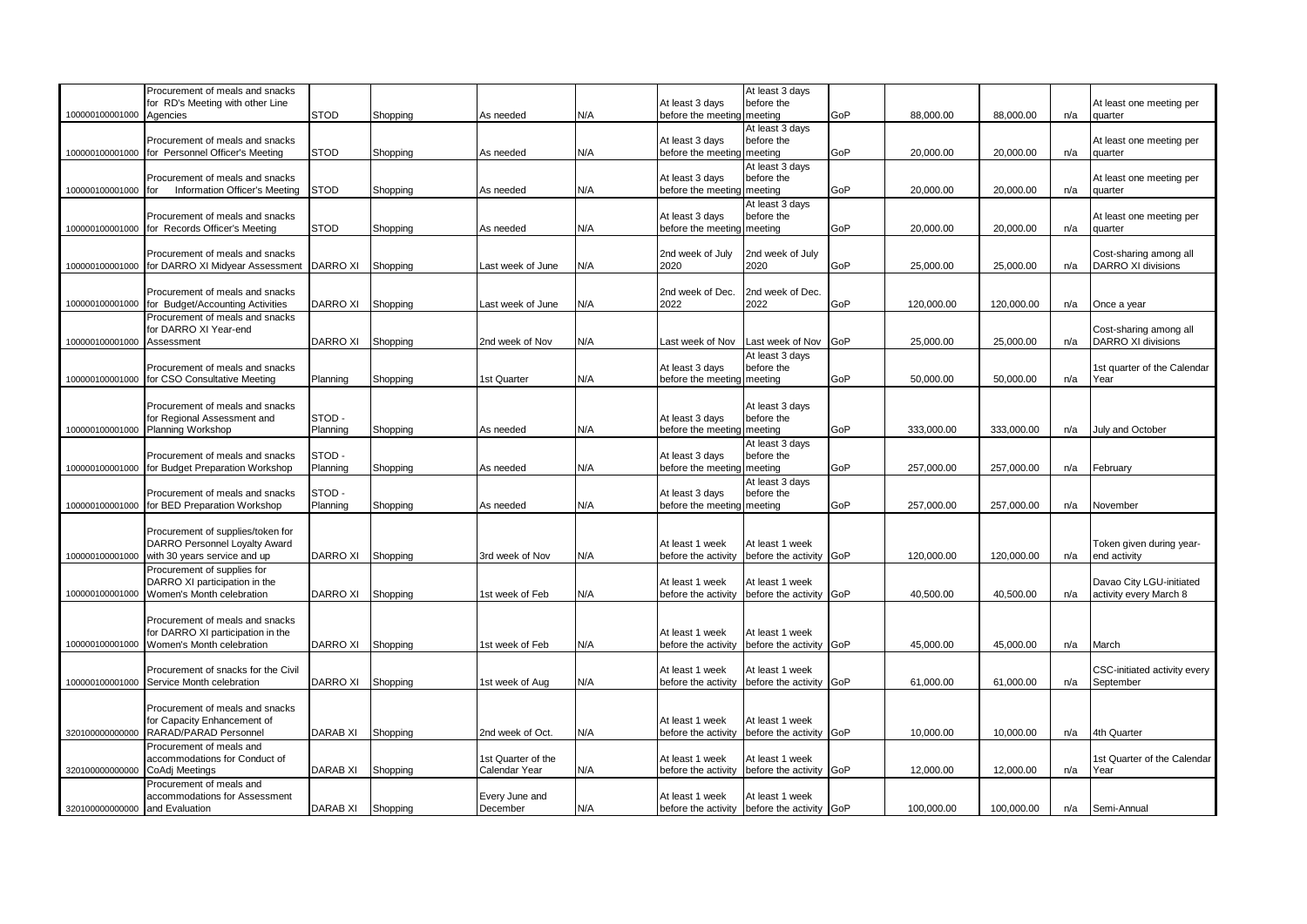| 320100000000000 | Procurement of meals & snacks for<br><b>DARAB XI Staff Meeting</b>                                                                                   | <b>DARAB XI</b>                                     | Shopping                                        | As needed               | N/A | At least 1 week<br>before the activity | At least 1 week<br>before the activity GoP                     | 12,000.00  | 12,000.00  | n/a | 1 meeting per quarter (1st,<br>2nd & 3rd quarter) |
|-----------------|------------------------------------------------------------------------------------------------------------------------------------------------------|-----------------------------------------------------|-------------------------------------------------|-------------------------|-----|----------------------------------------|----------------------------------------------------------------|------------|------------|-----|---------------------------------------------------|
|                 | Procurement of meals & snacks for                                                                                                                    |                                                     |                                                 |                         |     | At least 1 week                        | At least 1 week                                                |            |            |     |                                                   |
| 320100000000000 | Convention of Lawyers (MCLE)                                                                                                                         | <b>DARAB XI</b>                                     | Shopping                                        | Every May               | N/A | before the activity                    | before the activity GoP                                        | 9,000.00   | 9,000.00   | n/a | Annual                                            |
| 320100000000000 | Procurement of meals and<br>accommodations for Case<br>Conference/Levelling-Off                                                                      | <b>DARRO</b><br>XI/PARO<br>Legal<br><b>Division</b> | Shopping                                        | 2nd week of<br>February | N/A | At least 1 week<br>before the activity | At least 1 week<br>before the activity GoP                     | 121,000.00 | 121,000.00 | n/a | Quarterly                                         |
| 320100000000000 | Procurement of meals and<br>accommodations for the Planning<br>Session on Land Use Conversion<br>and Skills Enhancement on DAR<br>Issuances          | <b>DARRO</b><br>XI/PARO<br>Legal<br><b>Division</b> | NP-53.10 Lease of<br>Real Property and<br>Venue | N/A                     | N/A | At least 1 week<br>before the activity | At least 1 week<br>before the activity GoP                     | 120.000.00 | 120.000.00 | n/a | Semi-annual                                       |
| 320100000000000 | Procurement of meals and snacks<br>for the DARRO XI Legal Division<br><b>Staff Meeting</b>                                                           | Legal<br>Division                                   | Shopping                                        | As needed               | N/A | At least 1 week<br>before the activity | At least 1 week<br>before the activity GoP                     | 35,000.00  | 35,000.00  | n/a | Monthly                                           |
|                 |                                                                                                                                                      |                                                     |                                                 |                         |     |                                        |                                                                |            |            |     |                                                   |
| 320100000000000 | Procurement of meals and snacks<br>for LCMS CLEANSING/UPDATING                                                                                       | Legal<br><b>Division</b>                            | Shopping                                        | As needed               | N/A | At least 1 week<br>before the activity | At least 1 week<br>before the activity GoP                     | 80,000.00  | 80,000.00  | n/a | Monthly                                           |
| 320100000000000 | Procurement of meals and<br>accommodations for the DARAB<br><b>LCMS Cleansing and Updating</b>                                                       | Legal<br><b>Division</b>                            | NP-53.10 Lease of<br>Real Property and<br>Venue | N/A                     | N/A | At least 1 week<br>before the activity | At least 1 week<br>before the activity GoP                     | 480,000.00 | 480,000.00 | n/a | 2nd Quarter                                       |
| 320100000000000 | Procurement of meals and<br>accommodations for Joint<br>Seminar/To Resolve Problematic<br>Landholdings with LBP/DENR/ROD<br>Legal Issues/Impediments | Legal<br>Division                                   | NP-53.10 Lease of<br>Real Property and<br>Venue | N/A                     | N/A | At least 1 week<br>before the activity | At least 1 week<br>before the activity GoP                     | 16,655.00  | 16,655.00  | n/a | Annual                                            |
| 320100000000000 | Procurement of meals and snacks<br>for the DARRO XI Legal Division<br>Staff Meeting (ALI)                                                            | Legal<br><b>Division</b>                            | Shopping                                        | As needed               | N/A | At least 1 week<br>before the activity | At least 1 week<br>before the activity GoP                     | 25,000.00  | 25,000.00  | n/a | Monthly                                           |
|                 | Procurement of meals and snacks<br>for DARRO XI Regionwide Mid-year                                                                                  | Legal                                               |                                                 |                         |     | At least 1 week                        | At least 1 week                                                |            |            |     |                                                   |
| 320100000000000 | Assessment (ALI)                                                                                                                                     | <b>Division</b>                                     | Shopping                                        | As needed               | N/A | before the activity                    | before the activity GoP                                        | 10,000.00  | 10,000.00  | n/a | Annual                                            |
| 320100000000000 | Procurement of meals and snacks<br>for DARRO XI Regionwide Year-<br>end Assessment (ALI)                                                             | Legal<br>Division                                   | Shopping                                        | As needed               | N/A | At least 1 week<br>before the activity | At least 1 week<br>before the activity GoP                     | 10,000.00  | 10,000.00  | n/a | Annual                                            |
| 320100000000000 | Procurement of meals and snacks<br>for Land Use Conversion Re-<br>orientation/Cascading of Aos (PALA) Division                                       | Legal                                               | Shopping                                        | As needed               | N/A | At least 1 week<br>before the activity | At least 1 week<br>before the activity GoP                     | 80,000.00  | 80,000.00  | n/a | Semi-annual                                       |
|                 | Procurement of meals and snacks                                                                                                                      | Legal                                               |                                                 |                         |     | At least 1 week                        | At least 1 week                                                |            |            |     |                                                   |
| 320100000000000 | for RLUCC Deliberation(PALA)                                                                                                                         | <b>Division</b>                                     | Shopping                                        | As needed               | N/A | before the activity                    | before the activity GoP                                        | 42,000.00  | 42,000.00  | n/a | Semi-annual                                       |
| 330100000000000 | Procurement of meals and snacks<br>for technical assistance, coaching<br>and mentoring activities                                                    | <b>DARRO XI</b><br><b>RPBDD</b>                     | Shopping                                        | 2nd week of January N/A |     | At least 1 week<br>before the activity | At least 1 week<br>before the activity GoP                     | 57,297.00  | 57,297.00  | n/a | Quarterly                                         |
|                 | Procurement of meals and<br>accomodations for EDES<br>330100000000000 Assessment Conferences                                                         | <b>DARRO XI</b><br><b>RPBDD</b>                     | NP-53.10 Lease of<br>Real Property and<br>Venue | As needed               | N/A | At least 1 week                        | At least 1 week<br>before the activity before the activity GoP | 171.000.00 | 171,000.00 | n/a | Quarterly                                         |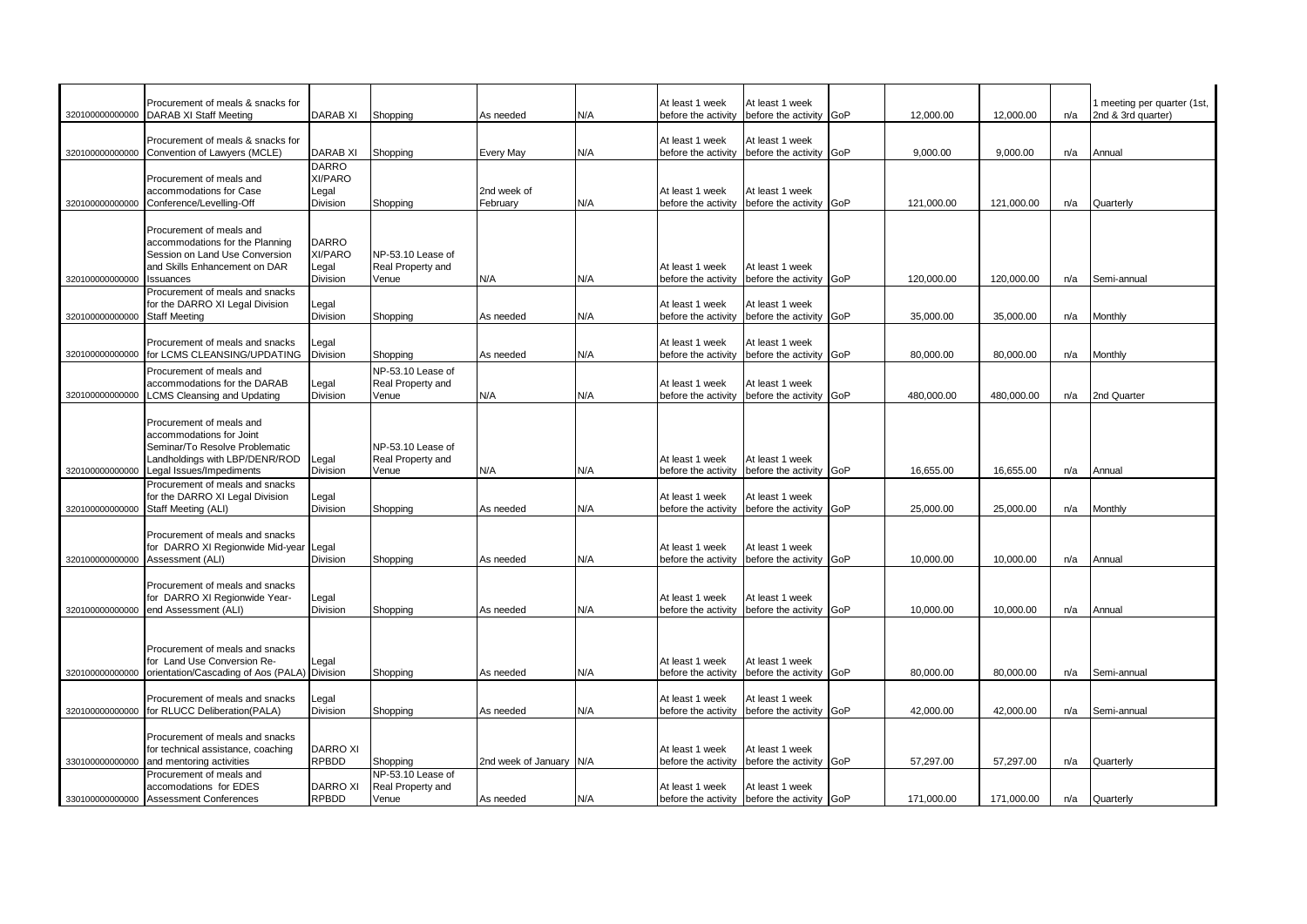|                 | Procurement of meals and                  |                 | NP-53.10 Lease of   |                  |     |                     |                         |     |               |               |     |                           |
|-----------------|-------------------------------------------|-----------------|---------------------|------------------|-----|---------------------|-------------------------|-----|---------------|---------------|-----|---------------------------|
|                 | accomodations for CRFPS                   | <b>DARRO XI</b> | Real Property and   |                  |     | At least 1 week     | At least 1 week         |     |               |               |     |                           |
| 330100000000000 | <b>Assessment Conferences</b>             | <b>RPBDD</b>    | Venue               | As needed        | N/A | before the activity | before the activity GoP |     | 171.000.00    | 171.000.00    | n/a | Quarterly                 |
|                 | Procurement of meals and                  |                 |                     |                  |     |                     |                         |     |               |               |     |                           |
|                 | accommodations for SIB Component DARRO XI |                 |                     |                  |     | At least 1 week     | At least 1 week         |     |               |               |     |                           |
| 330100000000000 | Assessment                                | <b>RPBDD</b>    | Shopping            | 2nd week of Sept | N/A | before the activity | before the activity GoP |     | 171.000.00    | 171.000.00    | n/a | Quarterly                 |
|                 | Procurement of meals and snacks           |                 |                     |                  |     |                     |                         |     |               |               |     |                           |
|                 | for In house meetings/program             | <b>DARRO XI</b> |                     |                  |     | At least 1 week     | At least 1 week         |     |               |               |     |                           |
| 330100000000000 | orientation                               | <b>RPBDD</b>    | Shopping            | As needed        | N/A | before the activity | before the activity GoP |     | 71.000.00     | 71.000.00     | n/a | Quarterly                 |
|                 |                                           |                 |                     |                  |     |                     |                         |     |               |               |     |                           |
|                 | Procurement of meals and snacks           |                 |                     |                  |     |                     |                         |     |               |               |     |                           |
|                 | for In house meetings/program             | <b>DARRO XI</b> |                     |                  |     | At least 1 week     | At least 1 week         |     |               |               |     |                           |
| 330100000000000 | orientation - EDES                        | <b>RPBDD</b>    | Shopping            | As needed        | N/A | before the activity | before the activity GoP |     | 18,000.00     | 18,000.00     | n/a | Monthy                    |
|                 |                                           |                 |                     |                  |     |                     |                         |     |               |               |     | Consolidated: for all     |
|                 |                                           |                 |                     |                  |     |                     |                         |     |               |               |     | DARRO XI offices with the |
|                 |                                           |                 |                     |                  |     |                     |                         |     |               |               |     | following breakdowns: 3   |
|                 | Procurement of Other General              |                 |                     |                  |     |                     |                         |     |               |               |     | Legal; 2 RPBBD; 1 LTID;   |
| Consolidated    | Services (Job Order)                      | <b>DARRO XI</b> | Regular recruitment | As needed        | N/A | N/A                 | N/A                     | GoP | 4,056,096.00  | 4,056,096.00  | n/a | 16 STOD; and 1 DARAB      |
|                 | Procurement of Other General              |                 |                     |                  |     |                     |                         |     |               |               |     | Six (6) drivers for all   |
| Consolidated    | Services (Drivers)                        | <b>DARRO XI</b> | Regular recruitment | As needed        | N/A | N/A                 | N/A                     | GoP | 986,720.40    | 986,720.40    | n/a | <b>DARRO XI offices</b>   |
|                 |                                           |                 |                     |                  |     |                     |                         |     |               |               |     |                           |
|                 | Procurement of meals and snacks           |                 |                     |                  |     | At least 1 week     | At least 1 week         |     |               |               |     |                           |
| 310100000000000 | for LTID Staff meeting                    | LTID            | Shopping            | As needed        | N/A | before the activity | before the activity GoP |     | 75,000.00     | 75,000.00     | n/a | Monthly                   |
|                 |                                           |                 |                     |                  |     |                     |                         |     |               |               |     |                           |
|                 | Procurement of meals and snacks           |                 |                     |                  |     |                     |                         |     |               |               |     |                           |
|                 | Orientation/Briefing on recent            |                 |                     |                  |     |                     |                         |     |               |               |     |                           |
|                 | issuances/ISO compliant processes         |                 |                     |                  |     | At least 1 week     | At least 1 week         |     |               |               |     |                           |
| 310100000000000 | for DARRO LTID staff                      | LTID            | Shopping            | As needed        | N/A | before the activity | before the activity GoP |     | 50,400.00     | 50,400.00     | n/a | Semester                  |
|                 | Procurement of meals and snacks           |                 |                     |                  |     |                     |                         |     |               |               |     |                           |
|                 | for Target Setting Meeting with           |                 |                     |                  |     | At least 1 week     | At least 1 week         |     |               |               |     |                           |
| 310100000000000 | partner agencies                          | LTID            | Shopping            | As needed        | N/A | before the activity | before the activity GoP |     | 44.248.00     | 44,248.00     | n/a | Quarterly                 |
|                 | <b>TOTAL AMOUNT FOR</b>                   |                 |                     |                  |     |                     |                         |     |               |               |     |                           |
|                 | <b>PROCUREMENT (DARRO XI)</b>             |                 |                     |                  |     |                     |                         |     | 18,971,071.40 | 18,971,071.40 |     |                           |

Prepared by: **Certified Correct by (End-Users): Recommending Approval:** Approved: Approved: JEAN T. DUMANDAN **CLAUDIO A. YBAÑEZ** ATTY. JOSE NILO TILLANO MELCHOR B. JAMORA JOSEPH H. ORILLA, MPA<br>|RARAD CLAUDIO A. YBAÑEZ RARAD RARAD OIC ARD for Operations & Chair. RBAC Regional Director/ ARPO II ARD for STO and PBD Regional Director/ Head of Procuring Entity (HOPE) Head, RBAC Secretariat **ATTY. GLENN P. POBRE** Attorney V **DENNIS M. EVANGELISTA** OIC-RCAO **MELCHOR B. JAMORA** OIC ARD for Operations & Chair, RBAC **DIVINO C. DALANON ATTY. GLENN P. POBRE** CARPO, RPBDD Atty V & Vice-Chair, RBAC **ROMEO C. BATUIGAS DENNIS M. EVANGELISTA** OIC-RCAO & Member, RBAC